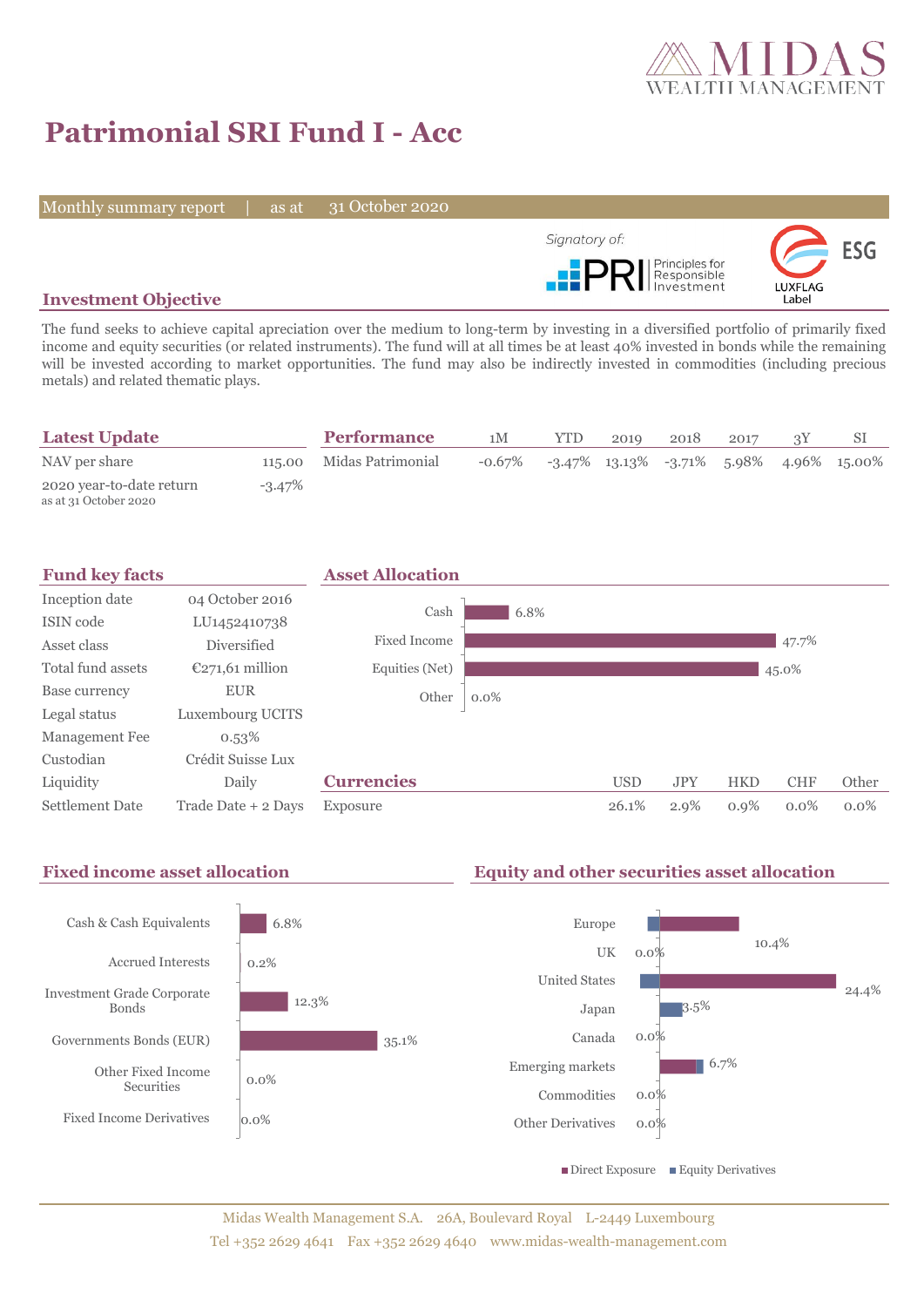

# **Patrimonial SRI Fund I - Acc**

Monthly summary report | as at 31 October 2020

| Top 10 fixed income holdings             | Rating     | Weight  | <b>Fixed income</b>   |
|------------------------------------------|------------|---------|-----------------------|
| NETHERLANDS GOVT: NETHER 3 1/4 07/15/21  | <b>AAA</b> | 3.6%    |                       |
| FRANCE O.A.T.: FRTR 1 1/4 05/25/36       | AA         | $2.0\%$ | AAA                   |
| BTPS: BTPS 1 07/15/22                    | BBB-       | 1.9%    | AA                    |
| REP OF POLAND: POLAND 0 02/10/25         | $A-$       | 1.9%    | А                     |
| DEUTSCHLAND REP: DBR o 08/15/29          | <b>AAA</b> | 1.8%    | <b>BBB</b>            |
| BTPS: BTPS 2 1/2 11/15/25                | BBB-       | 1.6%    | <b>BB</b><br>$0.0\%$  |
| EUROPEAN INVT BK : EIB 0 3/8 07/16/25    | <b>AAA</b> | $1.5\%$ | B<br>3.6              |
| AGENCE FRANCAISE : AGFRNC 0 1/8 11/15/23 | AA         | $1.5\%$ | <b>CCC</b><br>$0.0\%$ |
| BTPS: BTPS 0.35 02/01/25                 | BBB-       | $1.5\%$ | <b>NR</b>             |
| BUNDESSCHATZANW: BKO o 03/11/22          | <b>NR</b>  | $1.5\%$ |                       |

**The 10 fixed incondent incondent incondent incondent incondent incondent incondent incondent incondent inconde** 



| Top 10 equity holdings           | Sector                        | Weight |
|----------------------------------|-------------------------------|--------|
| ALIBABA GROUP HOLDING-SP ADR     | <b>Consumer Discretionary</b> | 2.8%   |
| ALTICE NV-A                      | <b>Communication Services</b> | 2.6%   |
| AMAZON.COM INC                   | <b>Consumer Discretionary</b> | 2.2%   |
| <b>BROADCOM INC</b>              | <b>Information Technology</b> | 1.8%   |
| NVIDIA CORP                      | <b>Information Technology</b> | 1.7%   |
| <b>MICROSOFT CORP</b>            | <b>Information Technology</b> | 1.7%   |
| <b>FREY</b>                      | Real Estate                   | 1.7%   |
| UNITEDHEALTH GROUP INC           | Health Care                   | 1.6%   |
| <b>MARVELL TECHNOLOGIES</b>      | <b>Information Technology</b> | 1.6%   |
| <b>CHECK POINT SOFTWARE TECH</b> | <b>Information Technology</b> | 1.6%   |

## **Equity sector breakdown**

| <b>Consumer Discretionary</b> | 14.0%   |
|-------------------------------|---------|
| <b>Consumer Staples</b>       | 6.4%    |
| Energy                        | $0.0\%$ |
| Financials                    | 6.4%    |
| Health Care                   | 12.7%   |
| <b>Information Technology</b> | 36.2%   |
| Industrials                   | $0.0\%$ |
| Materials                     | 2.5%    |
| <b>Communication Services</b> | $9.0\%$ |
| Utilities                     | 4.1%    |
| <b>Real Estate</b>            | 8.7%    |
|                               |         |



# **Thematics breakdown Top 5 funds and other holdings**

| Quaero Bamboo                                    | $2.0\%$ |
|--------------------------------------------------|---------|
| iShares S&P 500 Financials Sector UCITS ETI 1.9% |         |
| iShares S&P 500 Consumer Staples Sector UC 1.0%  |         |
| iShares EURO STOXX Banks 30-15 UCITS ET 0.9%     |         |